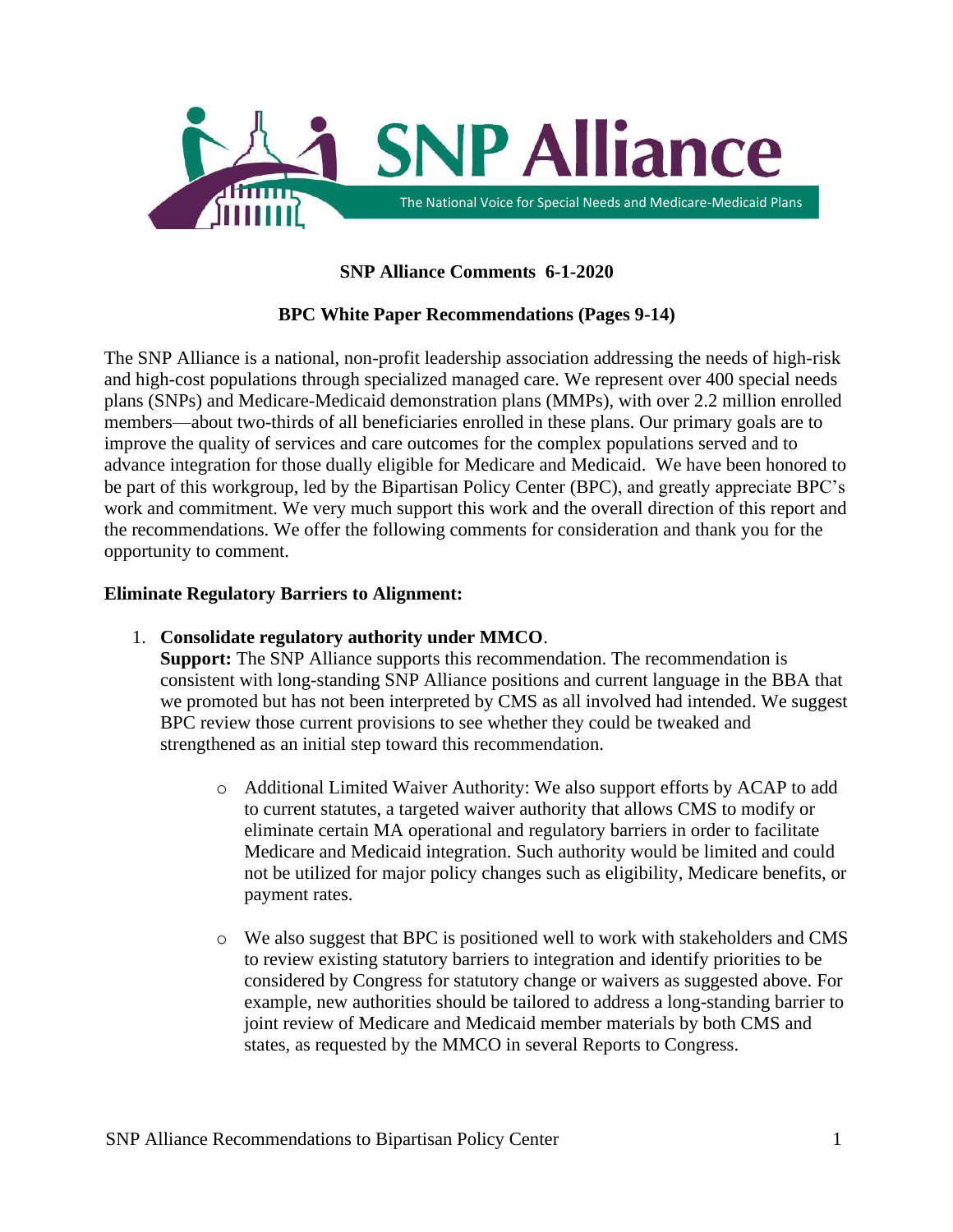# **2. Adopt Best Practices from FAI.**

**Support:** This provision is consistent with long-standing SNP Alliance positions and requests to CMS. In addition to allowing application of other FAI integrated features to D-SNPs such as joint review of integrated member materials, coordinated communication channels, and coordinated models of care, we suggest that BPC consider recommendations to allow alignment of Medicare with FAI MMP and current Medicaid enrollment processes and strategies for D-SNPs as described below.

- o Single enrollment period: BPC should also recommend changing the current quarterly SEP to ongoing SEP, allowing FBDEs to move to FIDE or HIDE integrated plans in any month (similar to the current FAI provision for MMPs where the quarterly SEP requirement has been waived).
- o Enrollment alignment tools: Currently, one of the biggest obstacles to integration is the number of dually eligible individuals who are already enrolled in two separate plans for Medicaid and Medicare. This occurs because of how states choose to procure and contract with Medicaid MCOs, and the resultant lack of their alignment with existing DSNPs or MA plans. Under the FAI, MMPs are allowed to simultaneously enroll duals into both Medicare and Medicaid and to employ passive enrollment (with opt out) enrollment strategies. While initially there were many opt outs, shared learning on best practices for such enrollments has and can further improve these processes. Medicaid MCOs are also allowed to use passive enrollment strategies with or without opt outs for duals, something that has not been controversial in Medicaid. However, as a matter of policy (not statute), Medicare limits such enrollment alignment tools to a couple of very specific situations.

# **3. Limit DSNP Enrollment to FBDEs.**

**Do Not Support:** The SNP Alliance agrees that integration of operational features (i.e. member materials, communications, integration requirements, etc.) can be more challenging when both FBDE and partially dual individuals are enrolled in the same DSNP Plan Benefit Package (PBP), due to the fact that partially dual individuals do not have access to the full set of Medicaid benefits. However, we do not believe the answer is to eliminate the DSNP option for partially dual individuals:

- o Enrollment in DSNPs is more beneficial for partially dual individuals than enrollment in regular MA plans. Partially dual individuals are poorer and sicker than regular MA enrollees and are more likely to become eligible as FBDEs, especially when they need LTSS. Unlike MA plans, DSNPs are required to have a Model of Care (MOC) with care coordination elements specifically designed to help poorer and sicker populations navigate complex systems of care. It will be harmful to take these additional care coordination benefits away from partially dual individuals.
- o DSNPs tailor supplemental benefits to poor and complex needs populations and with new flexibilities are increasingly in a position to assist states in filling in gaps for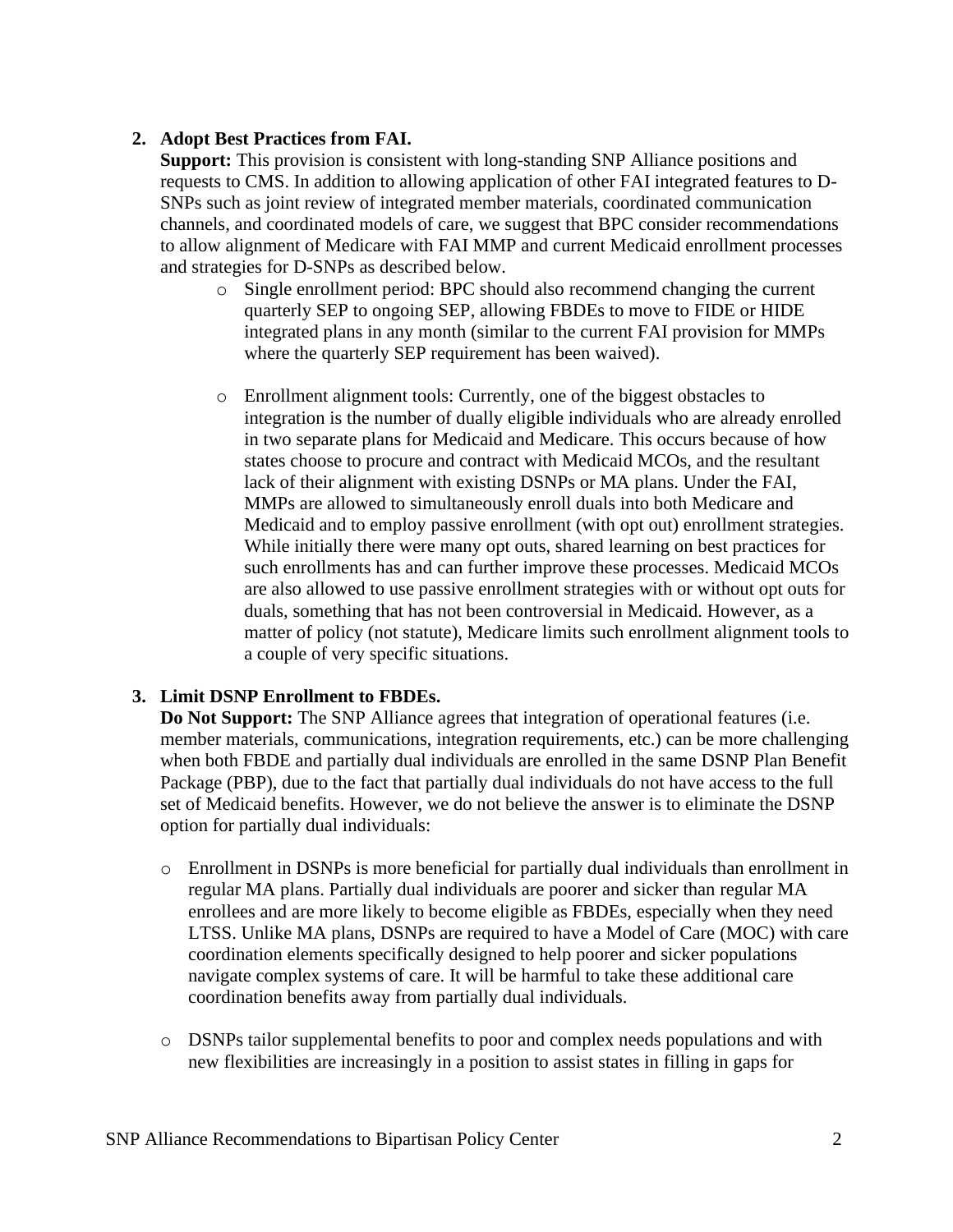services otherwise not available to partially dual individuals that could assist states in slowing movement to FBDE status.

o There are other administrative options for addressing the challenges to operational integration posed by benefit differences for partially dual individuals that would be less disruptive to this population. For example, CMS has suggested as part of integration requirements implementation, that DSNPs can set up separate PBPs for partially dual individuals and FBDEs, and if operating both they can still meet integration requirements. In addition, CMS could allow reporting at the PBP level instead of the contract level, which would resolve additional issues where multiple plan types and even multiple states are reported at the contract level, obscuring plan and state level results for appropriate comparisons and making such data useless for Medicaid agencies.

### **Provide Incentives and Assistance to States:**

**1. HHS authority to develop shared savings programs.** 

**Support:** The SNP Alliance supports the concept of shared savings and the current FAI model, and agrees that many states need stronger incentives as well as a deeper understanding of how and why integrated models can be of benefit to state Medicaid programs.

- o Shared Savings Models for DSNPs: We suggest that, with appropriate consideration of the differences in benchmarks between states, CMS could explore shared savings options for DSNPs, including utilization of rebate and supplemental benefit policies to facilitate shared savings with states.
- o Frailty Adjustment: We also suggest that BPC include in their recommendations a review of the current methodology for application of the frailty adjuster to FIDE SNPs. This adjustment is meant to consider the additional frailty not captured by risk adjustment for dually eligible members who have a similar level of frailty as PACE enrollees. This adjustment could be an important factor in supporting shared savings as incentives for plans and states to achieve further integration. However, few FIDE SNPs are eligible for this adjustment because of issues stemming from methodological problems with the use of HOS data and inequitable comparisons between PACE programs that enroll only members who meet nursing home level of care, compared to FIDE SNPs who must enroll members at all levels of care when required by states.

### **2. Resources and TA to States for Integrated Models**

**Support:** This recommendation is consistent with long-standing SNP Alliance positions. In addition, we suggest the following:

o Designated Contact: We also would add a requirement that each state Medicaid Director designate a contact or point person to be responsible for Medicare Medicaid integration policy, implementation, and related activities in that state.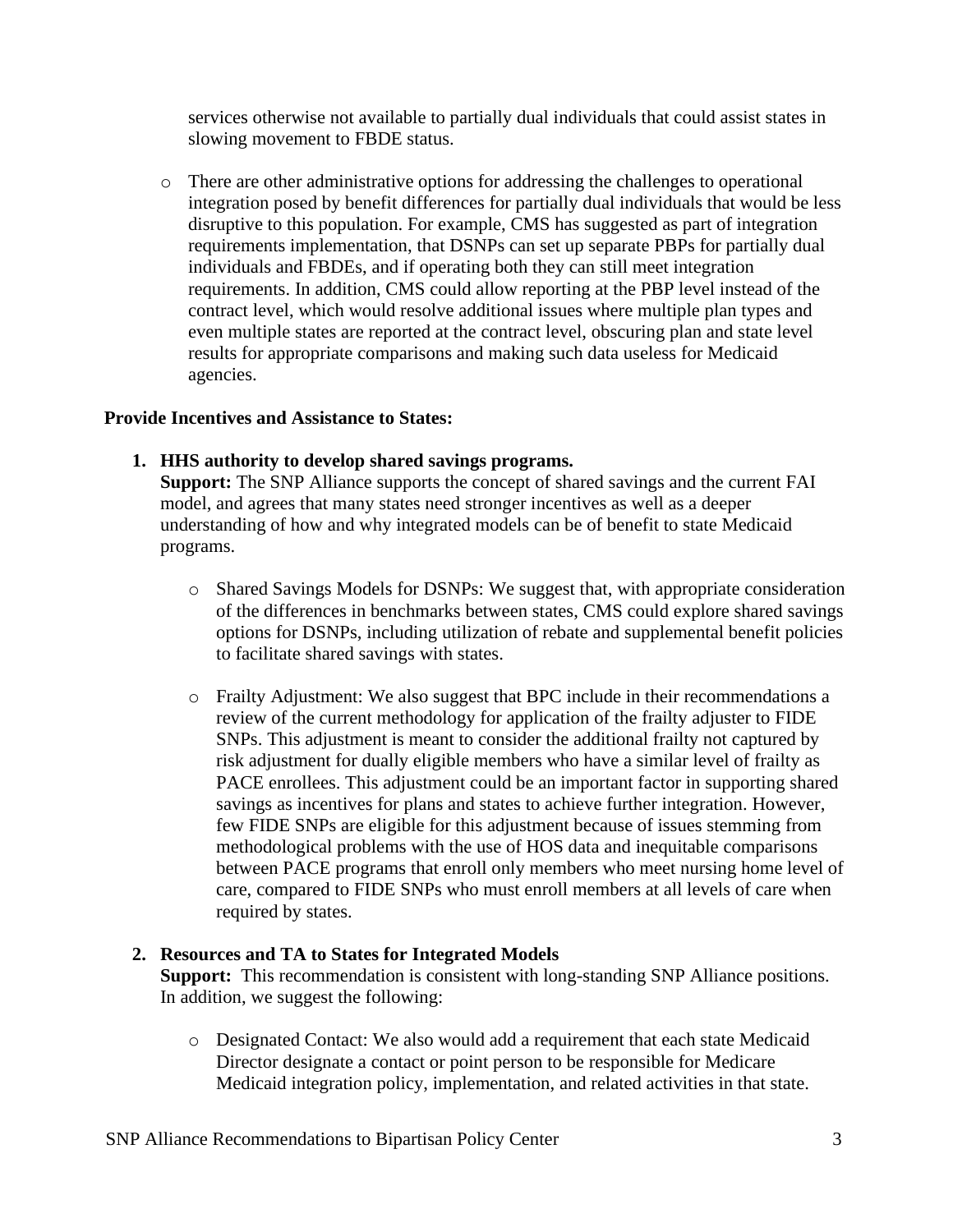o Additional Incentives for States: Incentives for states to move toward integrated models must be strengthened. This should include increased FMAP for staff resources to support integration and enhanced technical assistance from the ICRC regarding best practices for design, expansion and changes in state programs needed to serve dual populations, and considerations on which populations should be included. See comments under #1 in the final section for additional discussion.

#### **Improve the Enrollee Experience**

**1. Collaboration for Outreach and Education**: **Support:** This provision is consistent with long-standing SNP Alliance positions. We also

suggest that efforts focus on how to make the consumer experience simpler and more seamless, with operational details between Medicare and Medicaid invisible to the consumer and relegated to the "back room." Attention to language and cultural differences should also be priorities.

In addition to strengthening the role of the SHIPs, we recommend that state Medicaid managed care enrollment brokers be educated in and required to offer and explain available integrated program options to potentially eligible dual enrollees. Further, Medicare brokers could be provided payment incentives to promote integrated programs where available. BPC should also consider addressing recommendations stemming from MACPAC's upcoming report on need for alignment between Medicare Savings Programs and LIS Part D requirements.

- **2. Resources and TA for consumer and provider engagement and education: Support:** This recommendation is consistent with long-standing SNP Alliance positions.
- **3. Allow States to Implement 12 months of Continuous Medicaid Eligibility: Support:** We are aware that many people, particularly seniors and people with disabilities, lose Medicaid eligibility simply due to paperwork issues which in many cases is due to slow processing by states and other entities. Relatively few lose eligibility permanently for financial reasons. The majority of dually eligible individuals are reinstated (many even retroactively), but the gaps in eligibility are confusing and time-consuming for individuals as well as plans, providers, and even states. We do expect some states will consider this costly, but we suggest that costs could be mitigated and balanced against the current costs of administration. If there is concern about any costs of this proposal for dually eligible individuals, further research into the cost of administration of the current system should be considered.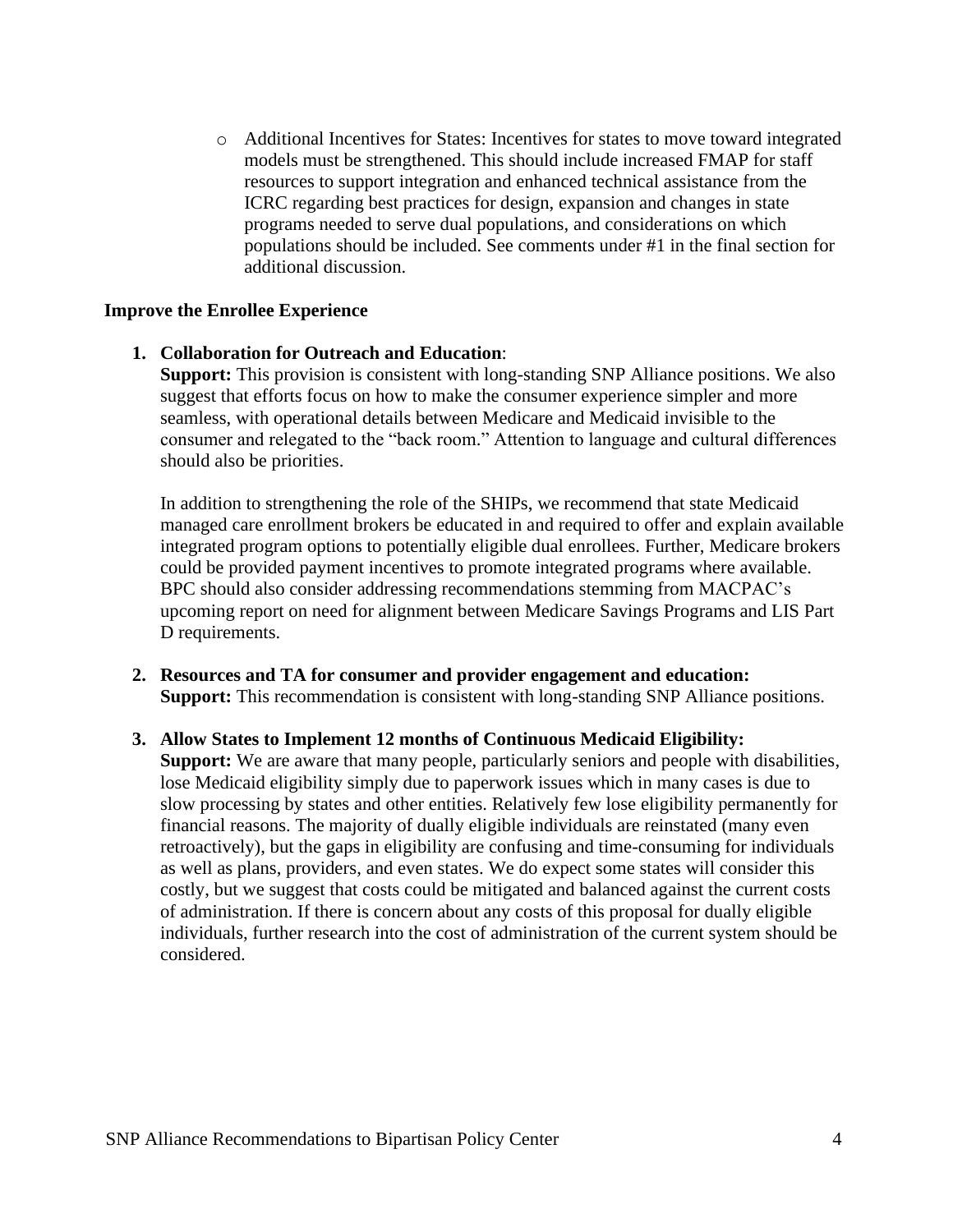## **Require Full Integration of Medicare and Medicaid**

- **1. Require Full Medicare-Medicaid Integration (MMI) Within 5 years: Support with Qualifications:** This recommendation is generally consistent with SNP Alliance' previous positions, but we have some concerns we hope can be addressed through the following suggestions:
	- o Timelines: While we support the "within 5 years" goal and believe we cannot simply continue with current incremental changes, we are concerned that states and plans must make dealing with the current pandemic a priority and recognize this may delay potential implementation of integrated features. At the same time, it appears the dually eligible population is likely to bear the brunt of the pandemic's tragic impact and we cannot afford to wait longer to implement integrated features for this population that would improve health outcomes and cost efficiencies as it appears possible under integrated models. Therefore, we recommend continuing to work toward the goal of implementation within 5 years while revisiting that deadline if necessary as we move forward.
	- o Defining Fully Integrated: Before there can be consensus on such a broad statement, we believe there must be some consensus on a policy and vision framework for what is meant by "full integration." Integration is a term that has many different interpretations. Besides addressing the financing and operational aspects of MMI, we believe that MMI integration must also support care delivery and clinical models designed to better serve complex populations. The SNP Alliance offers as a template the attached integration brief, which outlines our longstanding vision and goals for elements required for fully integrated models, with recent updates to align with BPC recommendations.
	- o Defining State Models: While we understand that multiple models may be necessary for accommodation of different state choices and different stages of integration, we also have concerns that not all models are equal or ideal in their ability to produce positive results while protecting this vulnerable set of consumers over the long-term. We remain wary of increased competition between new FFS- or ACO-based demonstrations that do not provide the additional consumer protections provided under HMO licensure including financial protections for reserves and risk and MCO and MA oversight and regulation, and current FAI or DSNP models that already have long experience without indications of harm to dually eligible members. All models considered should, similar to the FAI, meet the requirements for the definition of "fully integrated" as discussed above.
	- o State Adoption of Models: We agree with the recommendation that states should notify the Secretary of their intent and written plan to implement one or more defined payment and delivery models as provided by the Secretary. We envision that such models would include MMPs, FIDE SNPs, and PACE.
	- o Incentives for States: Increased FMAP for implementation and provision of LTSS and Behavioral Health services delivered through fully integrated programs would both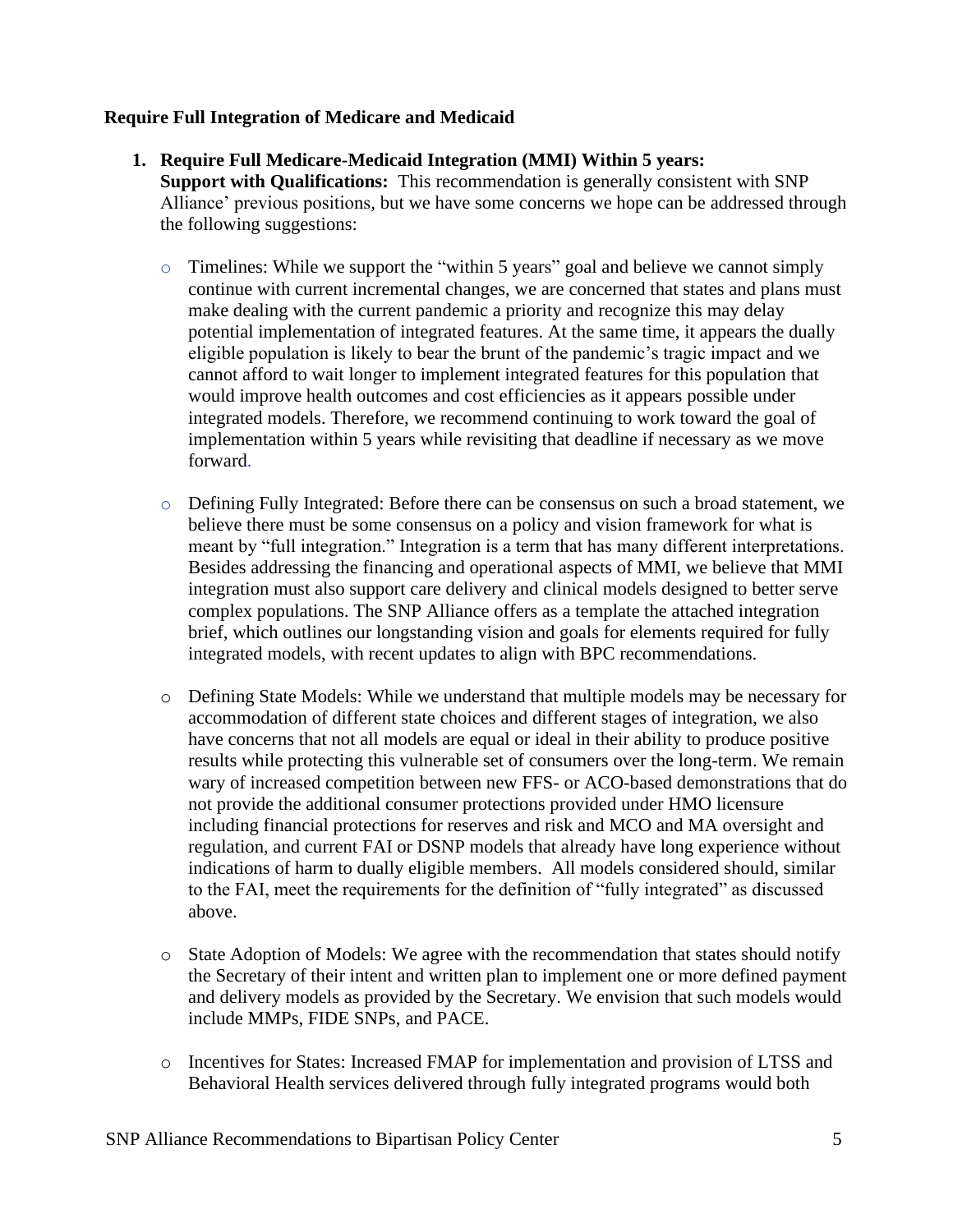encourage and enable states to reach specific measurable milestones, providing a secure and predictable pathway to fully integrated models that can be tailored to meeting state specific goals for reaching each defined stage of integration within their plan and implementation period. Increases in FMAP percentages for LTSS and Behavioral Health services could be earned, tiered or accelerated based on a menu of defined stages and timeframes and could also be titrated to shared savings expectations.

Progress on reaching each stage on the pathway to a fully integrated model could be measured through a combination of milestones and measures agreed upon by both the state and CMS such as the proportion of the state geography and/or dual populations with access to fully integrated programs, increased proportions of duals enrolled in the same plan or plan sponsor with fully aligned enrollment (Applicable Integrated Plan-AIPs), increased numbers of contracts with FIDE and HIDE SNPs, or implementation of added operational integration features in SMAC contracts such as integrated MOCs, networks, member materials and reviews, member services, G&A, enrollment provisions, sharing of encounter data, and tailoring of supplemental benefits.

## **2. Require all MA Carriers to Offer One FIDE SNP in each Service Area Do Not Support:** We think this idea is highly unworkable for the following reasons:

- o First, this is written as a requirement on MA plans, but they do not have the means to accomplish it. FIDE SNP status is dependent on the presence of a contract with the state Medicaid agency for **Medicaid,** as well as the presence of some form of MLTSS capitation as allowable in that state. States are not required to contract with DSNPs nor to require them to provide any Medicaid services, and can choose which services to include or exclude if they do choose to contract with them.
- o In addition, states use their own procurement criteria for choosing Medicaid contractors and most have periodic open re-procurement criteria addressing additional experience or investment in serving poor and complex populations. Medicare offers ongoing renewal for qualified MA plans, which may or may not align with state Medicaid criteria. Therefore states may not see MA plans or even DSNPs as their preferred partners for Medicaid.
- o Finally, we believe this recommendation would require additional statutory requirements directing state contracting choices, likely generating strong objections from states.
- **3. Allow States to Notify Secretary of Intent and Plan to Implement One or More Payment Delivery Models**

**Support:** As outlined further above in # 1, this is also compatible with long-standing SNP Alliance recommendations to CMS. It should be coupled with clarification of models, goals, and incentives as described previously.